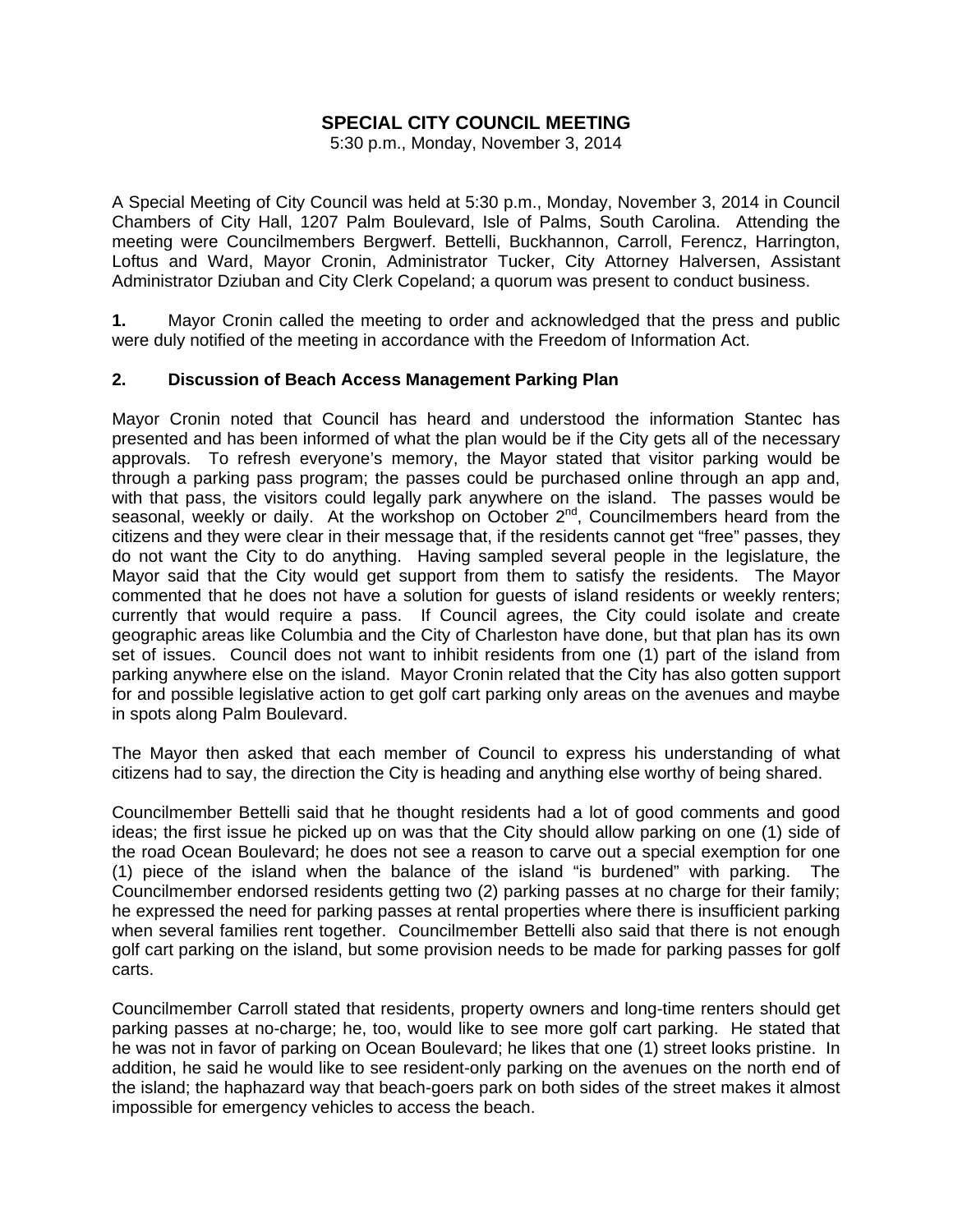Special Council November 3, 20104 Page 2 of 7

Councilmember Bergwerf voiced the opinion that the effectiveness of the parking program will truly be felt in the future as construction continues in Mount Pleasant. As a resident of Ocean Boulevard, she pointed out that there are no sidewalks from Sixth to First Avenue so people walk on the street; if the City was to allow parking, it would create a safety issue. She said that she considers this parking plan to be a work-in-progress that will be fine-tuned for years. The Councilmember asked what the magic number (of parking passes) was to be based on the data Stantec gathered. She supported golf cart passes and more golf cart parking, and she agreed with the Mayor that no one has offered a workable plan for residents' guests.

Councilmember Ward stated that a parking plan should not negatively impact the island's residents in any way; he suggested having rearview, hanging tags for island residents' guests. He voiced agreement with earlier comments except for Ocean Boulevard.

Councilmember Buckhannon reiterated that he does not know how the City can limit the number of people coming to the island from May through September; people will continue to come here, park where ever they can and likely get a ticket. For him, parking has become a safety issue on the island; he continues to support parking four (4) feet from the road's edge; a problem arises when a car is parked within the four (4) feet, gets a ticket and creates a safety issue as it stays parked for the day. He favored a more aggressive approach to enforcement. The Councilmember questioned how this plan would affect the businesses along J.C. Long; typically cars are parked in the right-of-way. Will the parking plan eliminate that parking? Will the patrons of those businesses be ticketed for visiting the restaurants? He asked that Councilmembers look at current parking on  $27<sup>th</sup>$ ,  $28<sup>th</sup>$  and  $29<sup>th</sup>$  Avenues. In his opinion, answers need to come from the City and SCDOT; he also was skeptical that the state would actually help the island with golf cart parking.

Councilmember Loftus stated that he was in favor of creating a parking overlay district that would include Palm Boulevard to  $41<sup>st</sup>$  Avenue; this area would be the only place visitors can legally park outside of the commercial area. He recommended managing the parking on J.C. Long with meters; parking at the Recreation Center should be open to all parking. On the subject of residents' guests, he suggested an online system where residents could register their guests' vehicles, and the Councilmember wanted to remove all parking from the neighborhoods. Enforcement would be simple with the overlay district; cars parked outside the overlay district, i.e. Palm Boulevard, the Rec and J.C. Long Boulevard, would be ticketed. Another suggestion was to increase the ticket fees to fifty dollars (\$50.00). Rather than two (2) passes per residence, he recommended that all resident vehicles be in the system for easy identification by scanners.

Councilmember Ferencz said that the parking overlay district spelled out by Councilmember Loftus was a good plan and probably the simplest by establishing parking and no parking zones. She understood from residents that they want parking out of the neighborhoods. From discussions of parking pass program, parking with a pass will be allowed anywhere on the island as long as the vehicle is four (4) feet from the road; she voiced the opinion that such a program has many flaws. The Councilmember stated that Stantec should take all of the comments from the Public Hearing and Council's recent meetings and develop a workable plan for the City.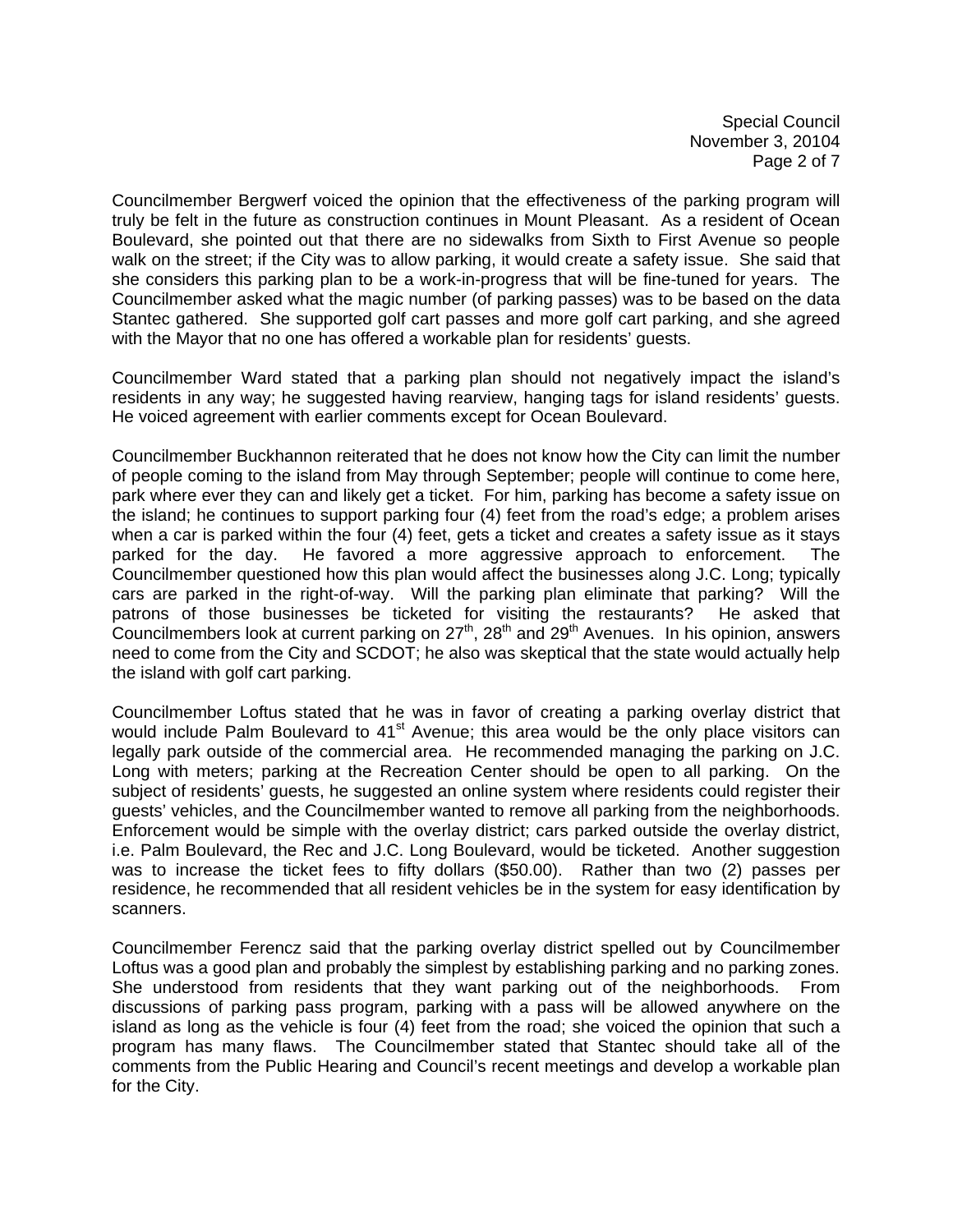Special City Council November 3, 2014 Page 3 of 7

Councilmember Harrington said that he saw the program as one (1) that will require study and tweaking for the first few years; he agreed with Councilmember Bergwerf that the number of tickets to sell was the "most important variable that Council must deal with." He noted that the City must find a way to provide parking passes at no charge to the residents. Any program the City decides upon must be fair, and, to him, that means opening Ocean Boulevard to parking on the ocean side.

Mayor Cronin referred to Councilmember Ward's thought of using a hanging tag to identify residents' guests; issues raised are that the tags would have to be printed, how many would the City need and how these residents would get the tags. There is also the situation that not all island residents have a computer and printer, and some are completely computer ignorant. It is a complex problem that will not be solved with a simple application. The Mayor added that he thought the passes should be web-based and accessible through an app or home computer, but he was confused about what to do for residents. And he wondered how to get it done for the next beach season.

Councilmember Bergwerf was in favor of signage on J.C. Long, at the Recreation Center and at churches saying that they are not for beach access parking. She also liked Councilmember Ward's suggestion to have hang tags for identifying guests.

The Mayor reminded Council that there can be a difference between the resident and the property owner, second home owners.

The Mayor also clarified that the commercial district, including J.C. Long, would not be impacted by any parking plan the City chooses.

Councilmember Bergwerf stated that hang tags should also be issued to nurses who are employed on the island; another idea discussed was parallel parking on Palm Boulevard. In her opinion, the four (4) foot rule will not work for the entire island; she referred to residents on Carolina and Charleston who would no longer be allowed to park at their homes.

Mayor Cronin informed Council that a dialogue has been started to establish the four (4) foot rule a requirement for parking on the land-side of Palm Boulevard; this issue must be approved by the state legislature.

Summarizing the overlay district, the Mayor explained that parking with a pass would only be allowed on Palm Boulevard.

Councilmember Loftus stated that the City has the right to regulate parking in the municipality, and the Mayor added "fairly for all residents of the State of South Carolina."

For Councilmember Loftus the key to the program is to keep it simple, which the overlay does; in addition, it addresses the residents' issue of not being charged extra for a parking pass, takes parking out of the neighborhoods and is easily enforceable.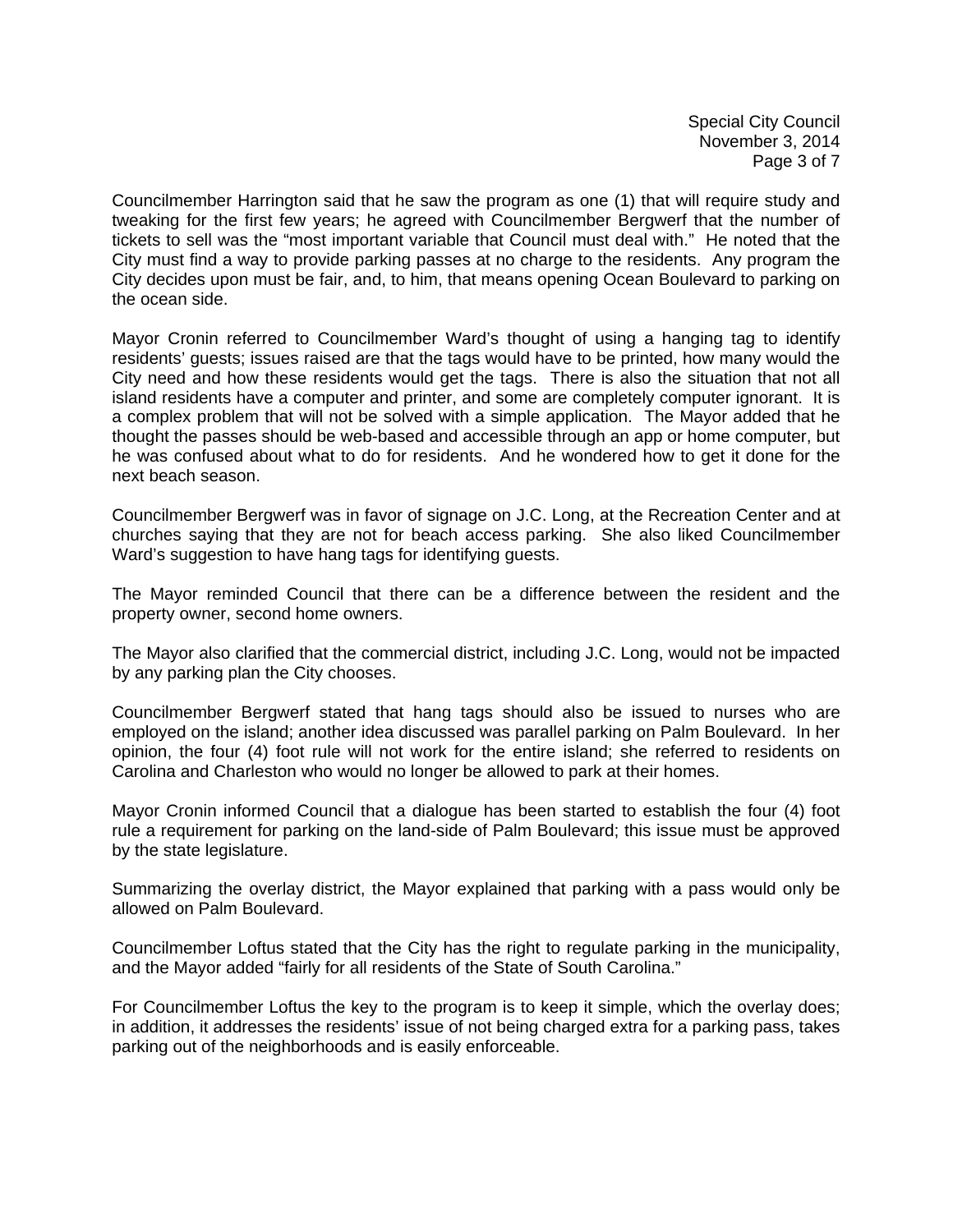Special City Council November 3, 2014 Page 4 of 7

Councilmember Bergwerf remarked that Council needs to start with the number of passes that will be issued in 2015; she thought that Council would get a lot of pushback from residents if parking is restricted to Palm Boulevard.

Mayor Cronin summarized that all residents and property owners would have their vehicles registered, and another system would be required for dealing with guests.

Councilmember Bergwerf added that property owners would receive as many hang tags as they have rights-of-way parking spaces on their property. The tags become the residents' responsibility to give to their guests and get them back again.

Councilmember Loftus preferred a mechanism that allows people to plan ahead and via an app, the internet or at the Police Department to register guests.

Administrator Tucker stated that Council needs to refine what they want in a parking system before going to a vendor to find out if their system can do those things. Based on the technology available today, the Administrator was optimistic that a system can be designed to meet the City's needs; she noted that one (1) vendor indicated that their specialty is designing something specific for individual clients.

Councilmember Bergwerf said that she understood the original plan to be that anywhere it is legal to park today will be a legal place to park under the pass system; the pass system only limits the number of vehicles that can legally park each day.

Councilmember Ward noted that there were nine (9) different opinions about how the plan should move forward, noting that it will not be possible for everyone to be happy. He suggested that each Councilmember jot down his/her key bullet points and to email them to the Mayor for the next meeting. From those key points he thought Council could find a consensus for a concrete plan.

When the discussion made its way back to parking on Ocean Boulevard, Administrator Tucker recalled that Council has talked about parking on Ocean before and there was no consensus in favor of parking on Ocean. She also reminded Council that support for parking on Ocean Boulevard was one (1) of the questions Stantec asked when it individually met with Councilmembers; there was not a majority of Council in favor of opening Ocean Boulevard; therefore it was not included in their plan.

Additionally, the Administrator stated that Council needed to take all of their ideas and formulate them into as much of the structure of the City of Charleston's ordinance as possible. Having sent Council copies of the Charleston ordinance, she encouraged Councilmembers to read the structure because, in addition to a beach access parking overlay district, Council would want to create a residential parking district in an effort to model the City's ordinance after Charleston's ordinance.

Following the City of Charleston ordinance that has been tested and approved by SCDOT gives the City the greatest chance of success.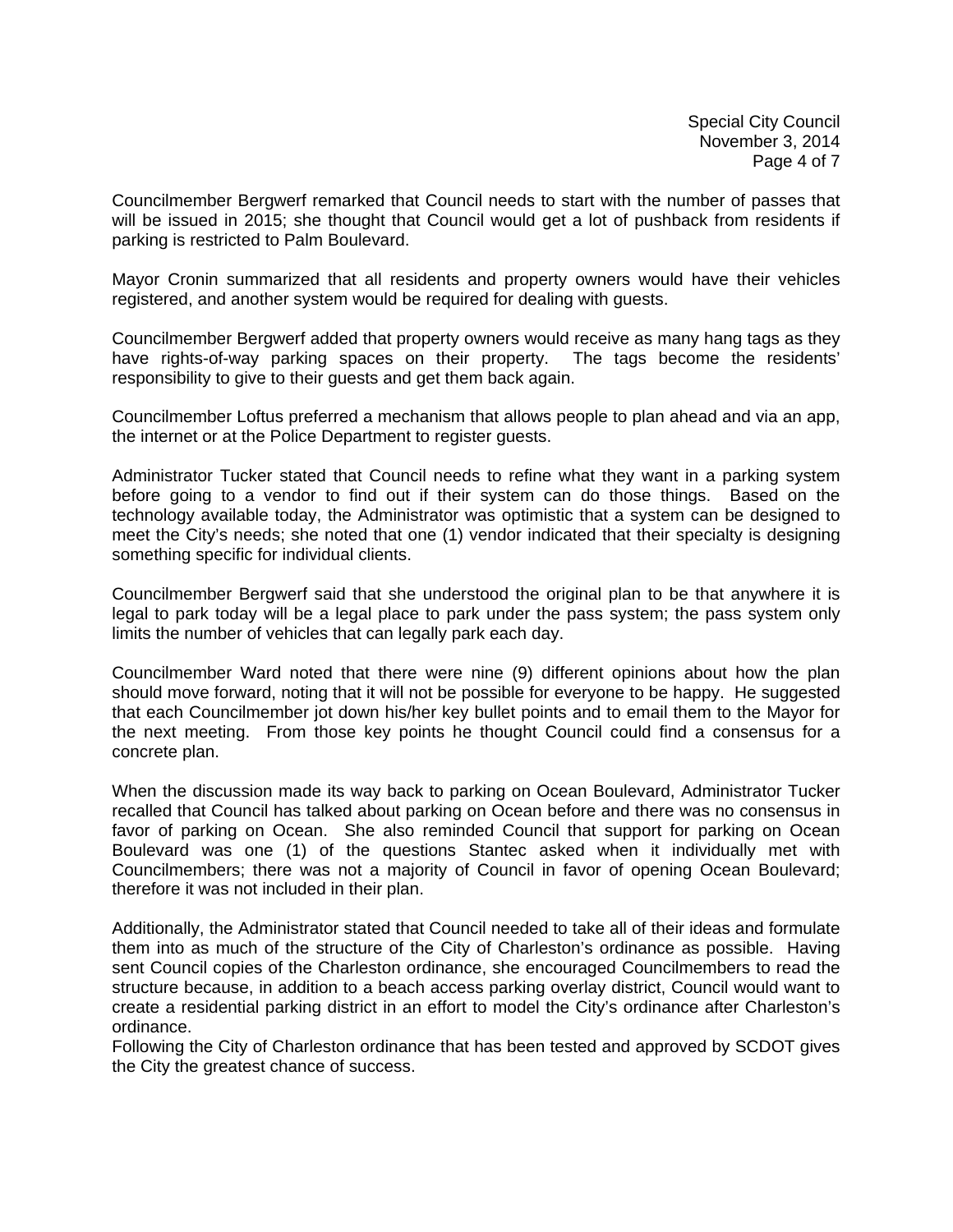Special City Council November 3, 2014 Page 5 of 7

Attorney Halversen noted that the ordinances from the City of Charleston and Columbia address the issues of guests and persons who would come to one's home to assist with someone or to repair or building something.

Councilmember Buckhannon commented that the guest situation only applies to those on the ocean-side of the island; if everyone is forced to get a pass for their guests, it will put a burden or inconvenience to the residents not affected by beach access parking.

Councilmembers Buckhannon and Harrington stated that they do not know why there is no parking on Ocean; Councilmember Buckhannon noted that parking on Ocean between first and third encourages people to go to a location on the beach where they cannot swim.

Administrator Tucker commented that SCDOT could take out all of the NO PARKING signs on Ocean since she thinks it is a SCDOT road despite the outcome of Council's vote.

# **MOTION: Councilmember Loftus moved to include parking on the ocean-side of Ocean Boulevard in the beach access parking plan; Councilmember Harrington seconded.**

Councilmember Bettelli stated that he thought this action was fair and that, if the City succeeds in reducing the number of vehicles parked on the island, the parking will be more spread out.

If this motion passes, the City would make a request to SCDOT to allow parking, citing reasons to do so, and SCDOT would grant the approval if it agrees with the argument.

In Councilmember Carroll's opinion, this motion would open up more of the island to visitor parking.

Councilmember Loftus countered that the parking plan was intended to reduce parking on the island; the net effect is to have less parking on the island.

Councilmember Buckhannon reiterated said that Council has been working to eliminate parking.

# **VOTE: The motion FAILED on a vote of 4 to 5; Councilmembers Bergwerf, Buckhannon, Carroll, Ward and Mayor Cronin cast dissenting votes.**

Returning to the discussion of a parking overlay district, Administrator Tucker suggested that it should only include the areas where parking has been approved in the Beach Management Plan. The areas included would take away some of the parallel streets, any of the parallel streets along Palm and would include some small areas of the perpendicular streets between Third and Tenth.

Councilmember Bergwerf asked whether cars parking in the overlay district would need to buy passes and she was told that they would.

Councilmember Loftus stated that he would support parking on Palm north of Wild Dunes.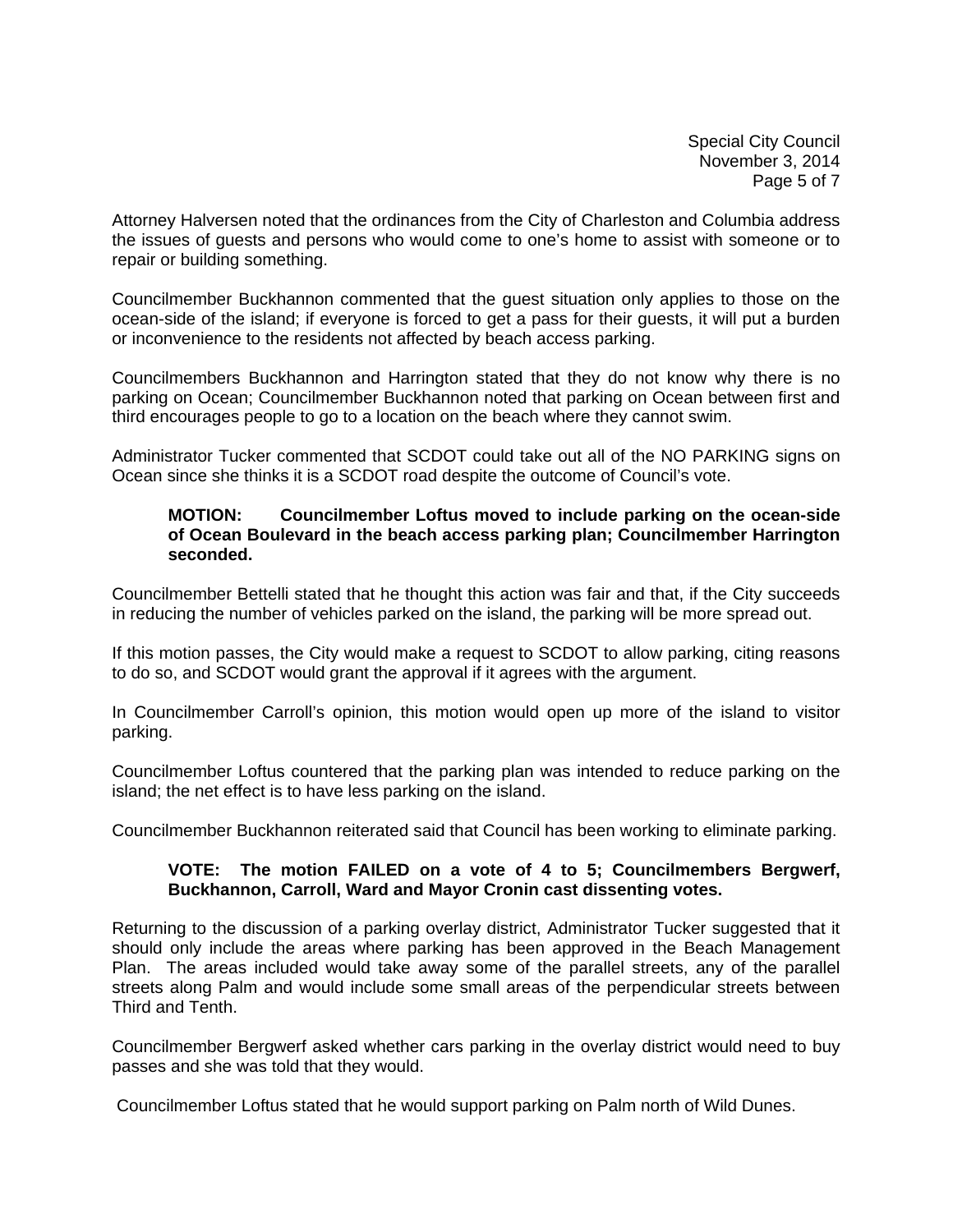Special City Council November 3, 2014 Page 6 of 7

According to the Beach Management Plan, there are parking spaces identified between 41<sup>st</sup> and 56<sup>th</sup> Avenues, some of which are on Palm and some on the streets. The Administrator said that they would be a part of the parking plan assuming the Beach Management Plan was the basis.

Councilmember Buckhannon indicated that parking on the avenues at the north end of the island should be looked at again; parking on both sides of these narrow streets creates a public safety issue. People cannot park four (4) feet from the road's edge and it is extremely difficult for emergency vehicles to access the beach.

Councilmember Bergwerf pointed out that there is plenty of space for parking on the land-side of Palm on the north end of the island.

In Councilmember Bergwerf's opinion, if SCDOT rejects the overlay parking district, Council is back to the plan to sell a limited number of passes; she voiced concern that Council was not going to act.

Administrator Tucker stated that, if parking is not allowed on the numbered streets between 42<sup>nd</sup> and Wild Dunes, SCDOT might use that to disallow the program since there are beach accesses in that stretch of Palm Boulevard. Although there is room for parking on Palm, it may be too far to the beach to meet the requirements of the Beach Management Plan. The area of Palm in the vicinity that is a part of the Beach Management Plan is  $56<sup>th</sup>$  and  $57<sup>th</sup>$  Avenues.

The Administrator expressed a preference for immediate meetings because staff needs time to get approvals and to implement the plan; if Council wants the parking plan be in effect for the 2015 season, the more that can be finalized the better in order to get the appropriate ordinances passed and the necessary permissions.

Councilmember Loftus asked that Director Kerr be charged with producing a map of the parking overlay district for the next meeting.

The next meeting scheduled for Tuesday, November  $11<sup>th</sup>$  was re-scheduled to 3:00 p.m., Friday, November 14th.

Recapping the meeting, Councilmember Bergwerf stated that the parking overlay plan protects the residents and the commercial district remains in compliance with the Beach Management Plan.

In addition to a map showing the parking overlay district and the residential districts, Administrator Tucker asked if Council would be interested in a draft ordinance to look at the mechanics of how it will operate; Council responded in the affirmative.

The Mayor noted that, when Council gets into the details of the plan, it must decide on the number of passes to be sold, the price to be charged, the implementation and the use of hang tags for guests, etc.; another issue to be discussed is enforcement as well as a communications program.